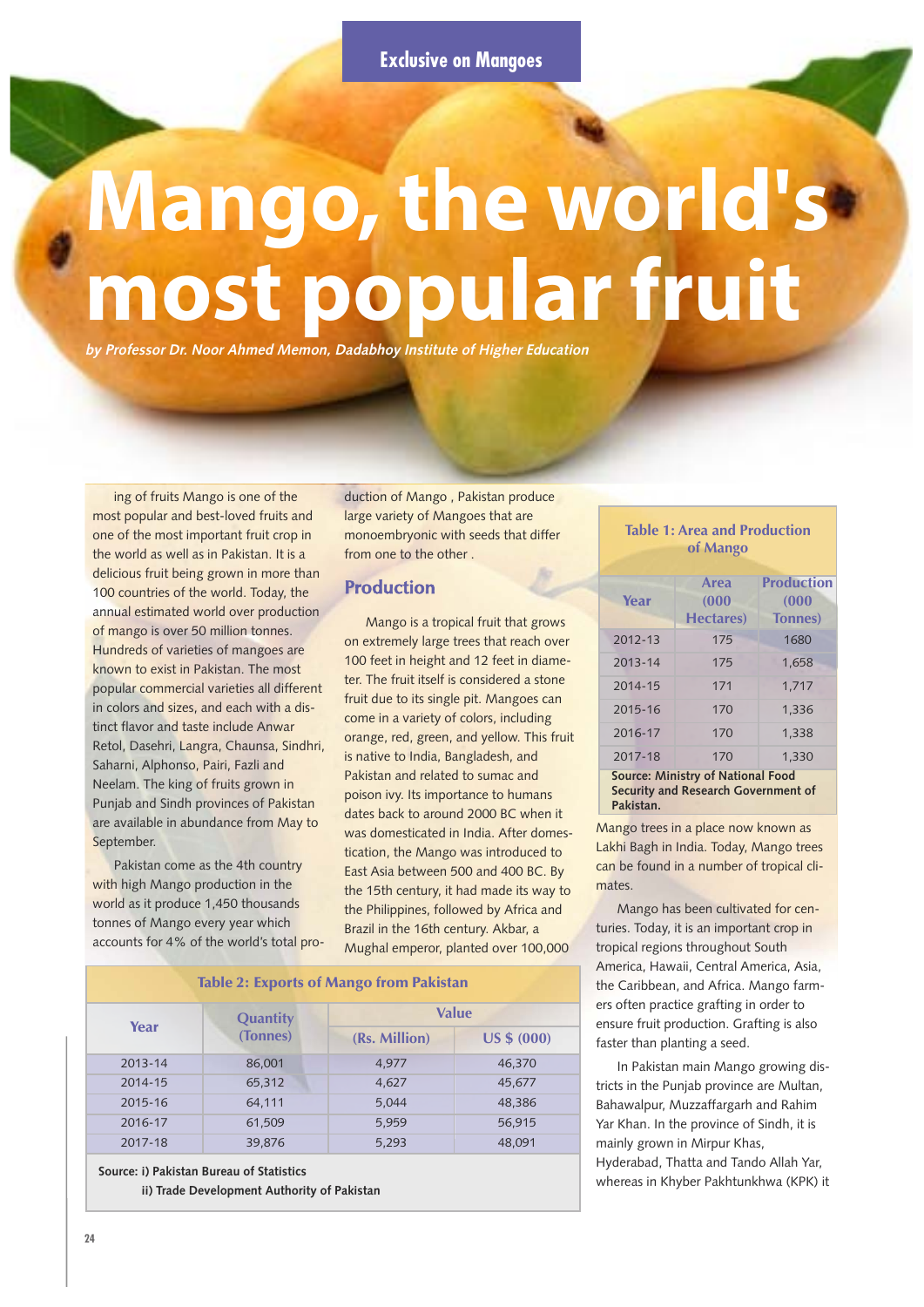**Table 2: Country-wise Export of Mango (Major Countries)** 

is grown in D.I Khan, Peshawar and Mardan. Punjab and Sindh provinces account for 67% and 30% of the country's production, respectively, while Khyber Pakhtunkhwa (KPK) contributes the rest.

Mangoes form a regular part of the diet of people in areas where the fruit is easily grown; it may be eaten ripe or green. Mango Production Hundreds of varieties of Mangoes are known to exist in Pakistan. The most popular commercial varieties - all different in colours and sizes, and each with a distinct flavour and taste – include Anwar Retol, Dasehri, Langra, Chaunsa, Sindhri, Saharni, Alphonso, Pairi, Fazli and Neelam. The king of fruits grown in Punjab and Sindh provinces of Pakistan are available in abundance from May to September. In Pakistan, total area under Mango cultivation is 170 thousands hectares with the production of 1.33 million tonnes in 2017-18 being the second major fruit crop of Pakistan produces 8% of world's Mango and mainly

| <b>Quantity: Tonnes</b><br><b>Value: Rs. Million</b> |          |              |          |                |  |  |
|------------------------------------------------------|----------|--------------|----------|----------------|--|--|
| <b>Country</b>                                       | 2016-17  |              | 2017-18  |                |  |  |
|                                                      | Quantity | <b>Value</b> | Quantity | <b>Value</b>   |  |  |
| U.A.E                                                | 31,212   | 2,363        | 13,350   | 1,569          |  |  |
| U.K                                                  | 8,689    | 1,117        | 6,810    | 1,071          |  |  |
| Oman                                                 | 4,646    | 398          | 906      | 138            |  |  |
| Germany                                              | 1,017    | 129          | 984      | 143            |  |  |
| Saudi Arabia                                         | 4,815    | 649          | 2,192    | 310            |  |  |
| China                                                | 12       | 3            | 16       | $\overline{2}$ |  |  |
| Turkey                                               | 365      | 47           | 80       | 225            |  |  |
| Hong Kong                                            | 393      | 47           | 194      | 29             |  |  |
| Bangladesh                                           | 931      | 97           | 242      | 26             |  |  |
| <b>Belgium</b>                                       | 258      | 38           | 85       | 12             |  |  |
| Canada                                               | 939      | 117          | 610      | 98             |  |  |
| Ireland                                              | 109      | 13           | 96       | 13             |  |  |
| Kazakhstan                                           | 971      | 112          | 1,674    | 236            |  |  |
| Malaysia                                             | 479      | 60           | 240      | 28             |  |  |
| Norway                                               | 984      | 138          | 906      | 138            |  |  |
| Qatar                                                | 1,634    | 183          | 1,775    | 233            |  |  |
| Sweden                                               | 348      | 50           | 275      | 43             |  |  |
| Switzerland                                          | 263      | 33           | 150      | 23             |  |  |
| Japan                                                | 433      | 46           | 206      | 41             |  |  |
| All others                                           | 1,389    | 139          | 9,084    | 915            |  |  |
| <b>Total</b>                                         | 61,509   | 5,959        | 39,875   | 5,293          |  |  |
| Source: Pakistan Bureau of Statistics.               |          |              |          |                |  |  |

exports to Middle East, Germany, Japan, Italy and UK making its valuable contribution as an important foreign currency earning fruit crop.

Pakistani Mango is recognized as one of the best of its kind in the world market. Pakistan is now the 4th largest producer in the world behind India, China, and Thailand. It has been observed that in the past few years the production of quality Mangoes is on the decrease.

Pakistani Mangoes are high in fibre, low in calories and contain a small amount of carbohydrates, calcium, iron, potassium and a little protein. They are rich in vitamins A, B and C and also contain other antioxidant vitamins. Nature has blessed Pakistan with agro-climatic conditions which permit quality production of Mango. Per hectare average yield of Pakistan is 11.20 tonnes per hectare which is on the low side as compared to the other major Mango producing countries of the world e.g. China and Brazil. Most of the countries cultivate varieties